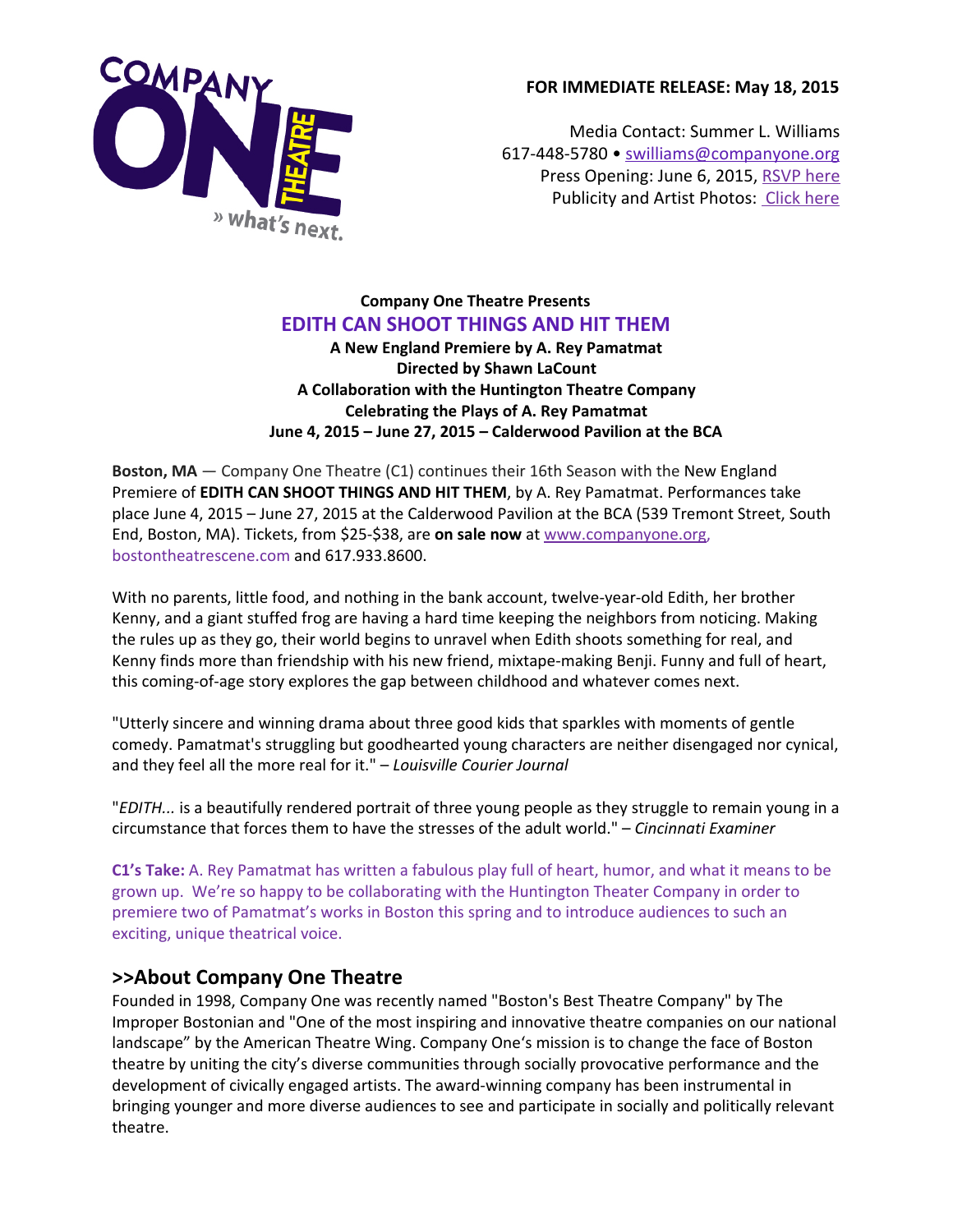## **>>About The Playwright, A. Rey Pamatmat**

A. Rey Pamatmat's new play AFTER ALL THE TERRIBLE THINGS I DO sees its New England Premiere at the Huntington Theatre Company alongside EDITH CAN SHOOT THINGS AND HIT THEM, in a celebration of Rey's work for Boston audiences. His play A POWER PLAY; OR WHAT'S-ITS-NAME was presented at the 2014 O'Neill Playwrights Conference, his second residency there after THUNDER ABOVE, DEEPS BELOW in 2008. EDITH… premiered at the Humana Festival, received the Steinberg/ATCA New Play Citation and nominations for 2013 GLAAD Media and Lambda Literary Awards, and was featured at Guadalajara's 2014 Semana Internacional de la Dramaturgia. His short plays appeared in the New Black Fest's FACING OUR TRUTH (SOME OTHER KID), THE MYSTERIES AT THE FLEA (THE BAPTISM: SOMETHING IN THE WATER), and two Humana Festival anthologies (THIS IS HOW IT ENDS, AIN'T MEAT, and 1,260-MINUTE LIFE). Other productions include A SPARE ME (Waterwell), DEVIANT (the Vortex), HIGH/LIMBO/HIGH (HERE) and awards include the '12/'13 Hodder Fellowship, '11/'12 PoNY Fellowship, Princess Grace Award, Princess Grace Special Projects Grant, NYFA Playwriting Fellowship, and E.S.T./Sloan Grant. Rey, who received his BFA from NYU and his MFA from Yale School of Drama, is a Co-Director of the Ma-Yi Writer's Lab.

## **>>About The Director, Shawn LaCount**

Shawn is a proud co-founder of Company One Theatre. Recent directorial credits include the regional premiere of Annie Baker's THE FLICK (Elliot Norton Award, Outstanding Production); the world premiere of Kirsten Greenidge's SPLENDOR (IRNE Award nominee, Best New Play); the Boston premieres of BENGAL TIGER AT THE BAGHDAD ZOO by Rajiv Joseph; THE ELABORATE ENTRANCE OF CHAD DEITY by Kristoffer Diaz (Elliot Norton Award for Outstanding Director and Outstanding Production); Annie Baker's THE ALIENS (Elliot Norton Award for Outstanding Director and Outstanding Production), the world premiere of GRIMM (IRNE Award nominee for Best New Play), the Boston premiere of THE OVERWHELMING by JT Rogers (Elliot Norton Award nominee for Outstanding Drama, Fringe); the Boston premiere of Haruki Murakami's AFTER THE QUAKE (Elliot Norton Award nominee for Outstanding Drama, Fringe); Stephen Sondheim's ASSASSINS (IRNE nomination for Best Director and Best Musical); the Boston premiere of Noah Haidle's MR. MARMALADE (Elliot Norton Award nominee for Outstanding Director/Outstanding Drama); the Boston premiere of AFTER ASHLEY by Gina Gionfriddo; and Anthony Burgess' A CLOCKWORK ORANGE (featuring original music by the Dresden Dolls). Local academic directing credits include Adam Rapp's PARAFFIN and NURSING at Emerson Stage. Shawn holds an MA Ed. in theatre Education from Clark University and an MFA in Directing from The University of Massachusetts, Amherst. He has taught at the Boston Arts Academy, Huntington Theatre Company, Tufts University, Stage One and the University of Massachusetts, Amherst. Shawn is deeply grateful to the entire C1 family and of course to his wife Jessica, his sisters Terri and Cacia, and his children Shiloh and Levi.

### **>>About The Cast**

**Maria Jan Carreon**plays the young and scrappy Edith. Acting credits include THE GREAT WAR THEATRE PROJECT (TC Squared Theatre Company), OH, SHIP! ABOARD THE SHIP and TOP GIRLS (Bad Habit Productions). She is a graduate of Emerson College.

**Eddie Shields**plays Benji. Acting credits include COMEDY OF ERRORS (Actors' Shakespeare Project, THE SEAGULL (Treplev), and A VIEW FROM THE BRIDGE (Brandeis Theater Company). Eddie is a resident director at the Brooklyn based Rebel Theater Company and an alumnus of Brandeis University.

**Gideon Bautista** plays Kenny, Edith's older brother. Acting credits include MIDSUMMER NIGHT'S DREAM (It's A Fiasco), HANDICAPPING (Fresh Ink); US DRAG (Apollinaire Theatre) and PETER PANSY (Gold Dust Orphans). He performs monthly in COMEDYCAZI at Comicazi, a playwright at the TC Squared Theatre Writer's Lab, and an alumnus of Emerson College.